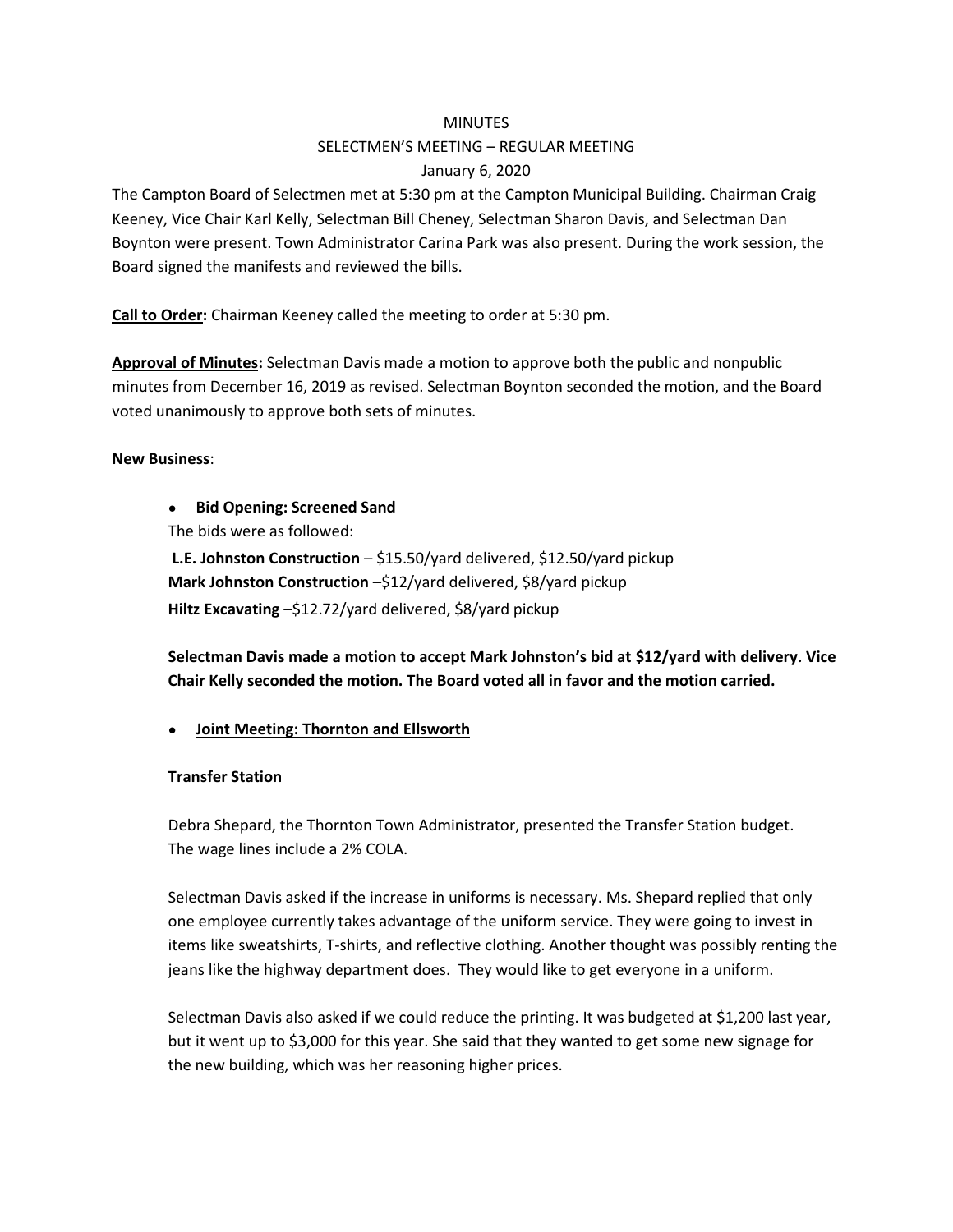**Selectman Davis made a motion to accept the proposed budget for the Thornton transfer station at \$252,328. Selectman Cheney seconded the motion. All voted in favor and the motion carries.**

**Steve Taves, Ellsworth Selectman made a motion to accept the proposed budget for the Thornton transfer station at \$252,328. Anthony Landroche seconded the motion. All voted in favor and the motion carries.**

**Thornton Vice-Chair Roy Sabourn made a motion to accept proposed budget for the Thornton transfer station. Joe Monti seconded the motion. All voted in favor and the motion carries.**

#### **Pemi-Baker Solid Waste**

Ms. Shepard presented the Pemi-Baker Solid Waste contract through the numbers below:

\$43,240 – solid waste disposal, level funding.

\$43,250 – solid waste cleanup

\$43,260 – sewage waste cleanup – level funded at \$100.

# **Selectman Boynton made a motion to accept the above proposals as presented. Selectman Davis seconded the motion. All voted in favor and the motion carried.**

Steve Taves, Ellsworth Selectman made a motion to accept the Pemi-Baker Solid Waste Contract. Anthony Laroche seconded the motion. All voted in favor and the motion carries.

Brad Benton, Thornton Chairman, made a motion to accept the Pemi-Baker Solid Waste Contract. Roy Sabourn seconded the motion. All voted in favor and the motion carries.

#### **Fire Department Budget**

Chief Defosses said that the biggest discussion right now is that he would like to add eight more weeks of 24-hour coverage in November and December, as those are hard months to fill. At 6 pm, the full-time staff goes off duty and it is up to whoever is on call to respond to incidents.

Selectman Cheney asked for specific statistics on employee coverage and why the Chief needs more coverage. Chief Defosses said that in both winter and summer, it is getting harder and harder to find people to respond to calls. Chairman Keeney said that when the Campton Board previously discussed this, they were against it, because they are just starting to get a handle on the budget, and adding that additional cost would make it hard to handle again. The rest of the Campton Board agreed that they would like to wait a year to implement this change. It would be about \$12,000 more for Campton's portion to add these eight weeks.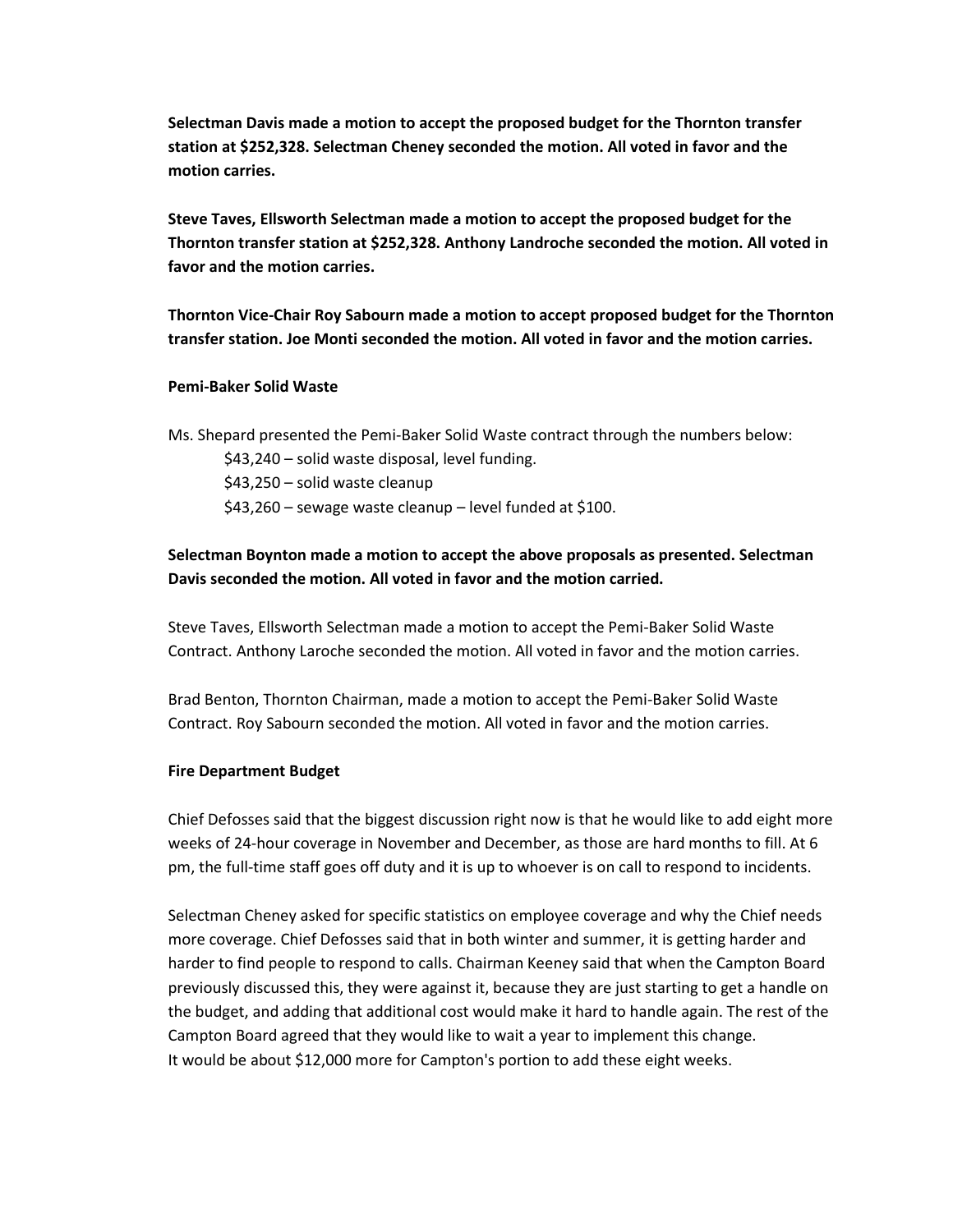Thornton Board member Joe Monti said their Board was in unanimous support that they should support the Chief's extra eight weeks. He said if you look at the Chief's statistics, half the calls are medical calls. A 15-20 minute difference in response time is the difference between life and death.

Chief Defosses said there were 26 calls over the night shift through November and December. He is concerned that they will be unable to meet all calls. The number of calls they are doing for their mutual aid partners, such as Plymouth, are increasing as well.

Selectman Boynton said he would like to have more information and statistics so we have a plan for the direction we are going. There has not been an outlined plan we have seen.

Thornton Board member Joe Monti said that it is not just Campton that is struggling to fill calls. Woodstock and other nearby towns are experiencing the same issue.

Selectman Davis asked the other Board members if they would add the \$12,500 to their budget and get the voters to vote on it.

Chairman Keeney suggested they lower the call company line by around \$5-6,000, if those folks are not coming in anyway.

Selectman Boynton would like to ensure that for next year we have a five-year plan so we know where we are going, and have an idea of the cost in five years.

Carina explained that as the fire department has to absorb an extra pay period in 2020 due to the transition under the Town of Campton in 2019. Chief Defosses is already a week ahead of the other departments in the budget. They need to add one pay period in the wage line for 2020, a number roughly estimated at \$17,000 (gross).

The new breakdown would be as follows: Campton's share is \$475,728.32. Thornton's share is \$375,345.28. Ellsworth's share is \$21,822.40.

**Selectman Davis made a motion to reduce the call company to \$40,000 and include the additional 8 weeks of 24-hour coverage which would make the total budget \$872,896 (including the estimated \$17,000). Selectman Cheney seconded the motion. The Board voted all in favor and the motion carried.**

**Thornton Board member Roy Sabourn made a motion to reduce the call company to \$40,000 and include the additional 8 weeks of 24-hour coverage which would make the total budget \$872,896 (including the estimated \$17,000). Selectman Monti seconded the motion. The Board voted all in favor and the motion carried.**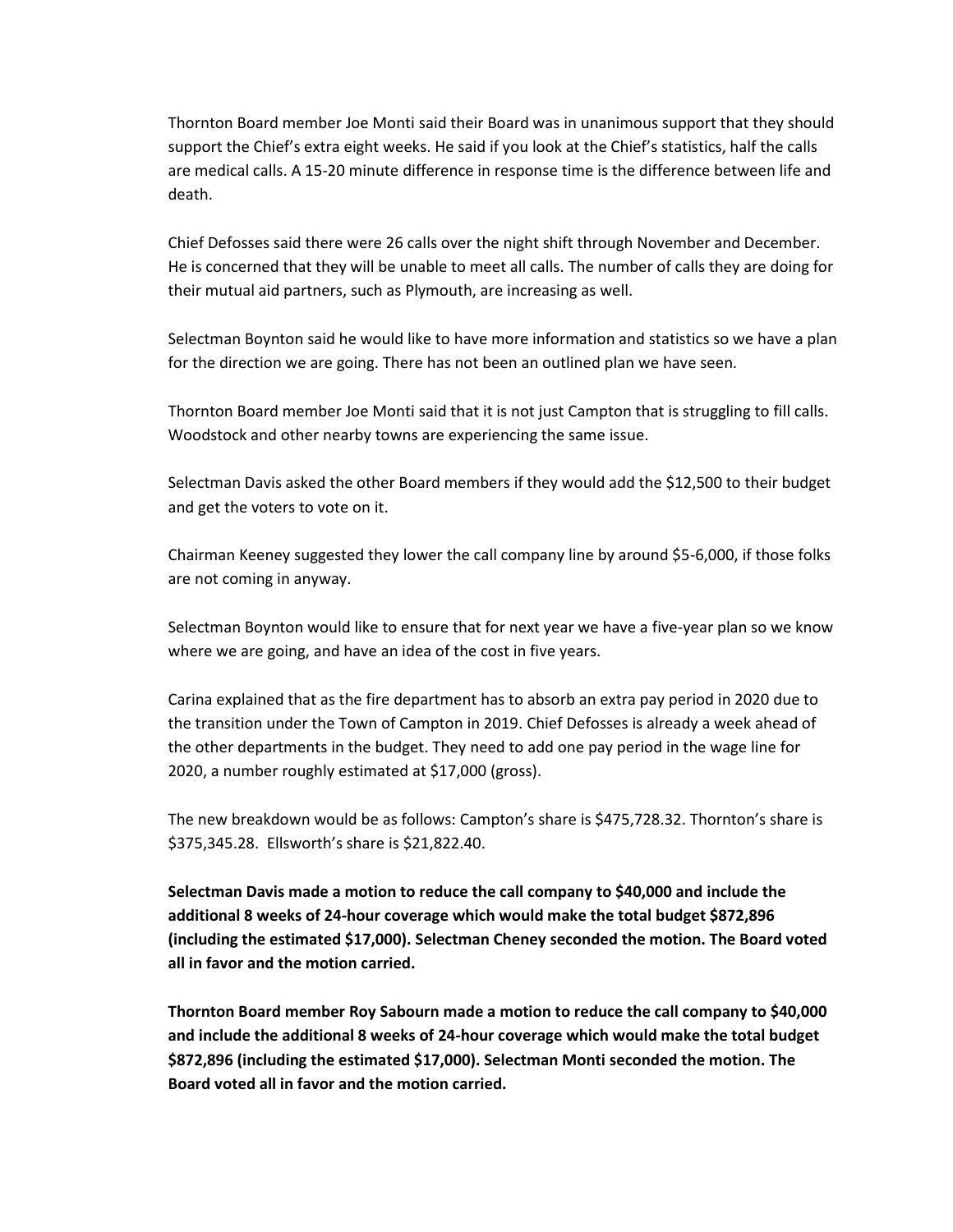**Ellsworth Board member Steve Taves made a motion to reduce the call company to \$40,000 and include the additional 8 weeks of 24-hour coverage which would make the total budget \$872,896 (including the estimated \$17,000). Selectman Landroche seconded the motion. The Board voted all in favor and the motion carried.**

Lastly, Chief Defosses said that the department is due for a cardiac machine in the Campton CIP plan, but it is not in the Thornton plan. Estimated cost would be \$24-25,000 for a refurbished one with a warranty and \$30-32,000 for a new one. He will meet with the Thornton Board to discuss this as it is already included in the Campton CIP.

### **Correspondence**:

Carina has a memorandum from Chief Warn. This afternoon, there was a minor fender bender in the parking lot. A gentleman reversed into the SUV police cruiser. This individual was not a town employee. There is a bit of paint and a dent in the grill guard but no other damage.

The Board received a resignation from Sam Plaisted with the ZBA. This came in December 23. He thanked the Board but said he was resigning effective immediately.

Deer Run Dam Restoration project went out to bid this afternoon.

We received a letter of gratitude from John Fisk on Cook Hill Road to thank Butch for his work on the road and May Brosseau for her help with his current use.

The Board received a memo from Chief Warn and a memo from Chief Defosses, each requesting that one of their employees could roll over extra vacation time. Employees can carry over 40 hours currently, so this would be in addition to that. One would be rolling over 32 additional hours and one would be rolling over 40 additional hours.

**After hearing their special circumstances, Selectman Davis made a motion to make a one-time exception to policy for these two employees and grant their time to be rolled over, with the caveat that if they have hours to roll over the following year, they will not be granted. The Board encourages their managers to ensure that their employees take their vacation time throughout the year, to the best of their ability. Selectman Boynton seconded the motion. All voted in favor, and the motion carried.**

A gentleman on Cascade Rd. has reached out to Carina. The town paved the two inlets of that road this year, but decided to stop plowing the whole horseshoe as we the road is in disrepair. Now, the post office is no longer delivering his mail to him, as they will not pull into a driveway. The Board discussed plowing, but the condition of the road is such that Vice Chair Kelly said he would rather move their mailboxes to Pinnacle than plow the whole horseshoe. Butch Bain, Road Agent, expressed he felt that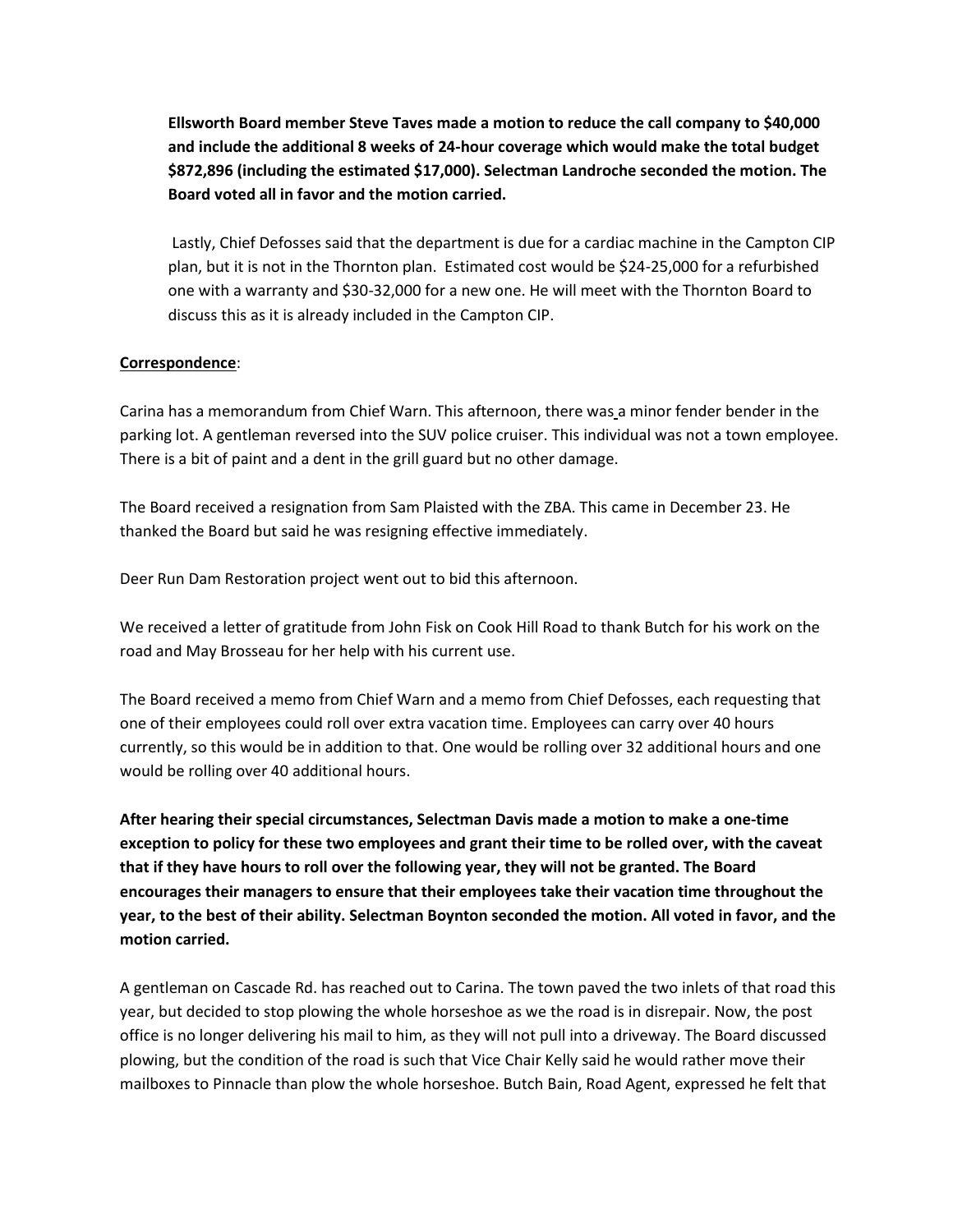we should be plowing the whole roadway due to liability issues. With feedback from the audience, they decided they should go ahead and plow the whole thing.

### **Privilege of the Floor:**

Road Agent Butch Bain spoke up and said in the December 2 minutes, he was looking at the sand and gravel order placement. He was aware of the sand, but not the gravel. There was also some discussion about the Board wanting to get a 1 ton with a V-plow. Butch said that one of his subcontractors previously had a V-plow and it barely lasted him 2 years. He believes it would not be a good fit for the Highway Department. He has other suggestions for better plows. He also said that the Board is potentially talking about eliminating the F550 which is the only truck with central hydraulics. If we eliminate the other 6 wheel, we would add substantial time onto that route. It would greatly increase our labor and we are already running tight. He said he feels as if there was no transparency in this matter and he would have liked to be part of the spec process. He also said that we need another fulltime employee, as the department is overworked. The Board decided to continue this discussion with Butch at a later time.

## **Board Concerns** & **Directives:**

Selectman Cheney brought up "winging," when plowing, because the way the roads are plowed now, people are going off the road. He expressed that the Highway Department has to change the way they wing so we don't move the entire snowbank. Butch replied that a lot of the roads here are barely wide enough for two cars to drive past each other. Selectman Cheney said that the ditching done this summer narrowed the roads a good deal.

# **2020 Budget Workshop**:

The Board reviewed the budget and discussed the line items with large variance from last year. Town Administrator, Carina Park is switching to the more expensive insurance plan this year, so that number is higher.

**Custodial maintenance for government buildings:** Selectman Davis said that the Municipal building never got power-washed and it really needs that, perhaps twice a year. She proposed that they add a couple thousand to the General Government Buildings Custodial Maintenance Rubbish fund to clean the windows and power-washing. Carina said she already asked Jake Tuck if he would be willing to do this job, and he said yes, but would like to wait until spring. Selectman Boynton asked if we could rework the numbers and again pursue hiring a part time maintenance person. It might be cheaper to hire someone to do all these things rather than hire all of them out. They decided to raise this line item to \$18,500.

**Funding requests:** The requests they have received for funding together with the required paperwork came from the Grafton County Senior Citizen Center (\$5,000), Tri-County Cap (\$3,800), and the Chamber